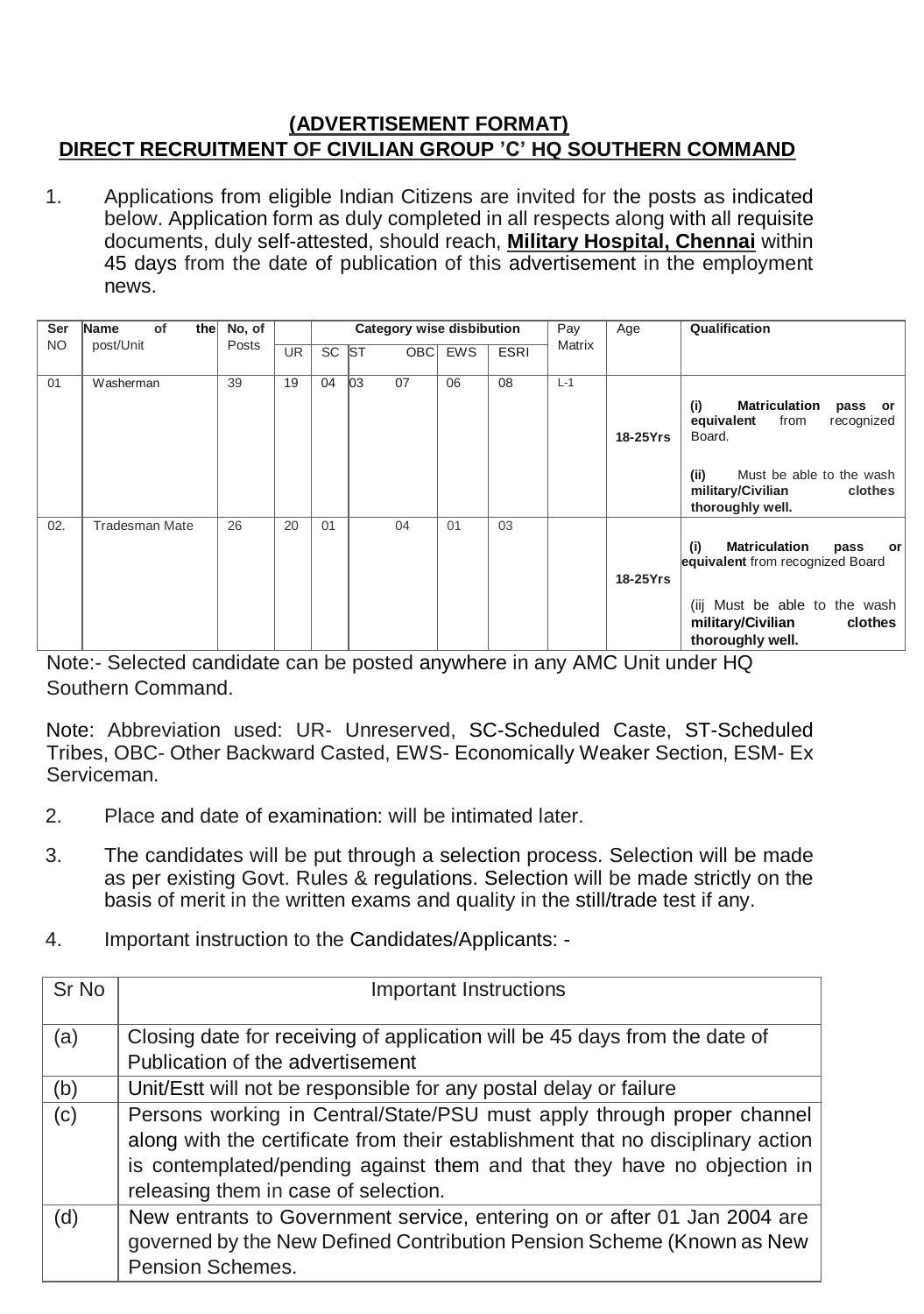| (e) | Number of posts is likely to change No extra weight age will be given to                                                                                               |  |  |  |  |  |
|-----|------------------------------------------------------------------------------------------------------------------------------------------------------------------------|--|--|--|--|--|
|     | additional/extra or higher qualification for recruitment.                                                                                                              |  |  |  |  |  |
| (f) | It may also be made clear that merely fulfilling the basic selection criteria does<br>not automatically entitle a person to be called for written or skill/trade test. |  |  |  |  |  |
| (g) | The posts carry the all- I n d i a service liability i.e. the individual can<br>be posted anywhere in India.                                                           |  |  |  |  |  |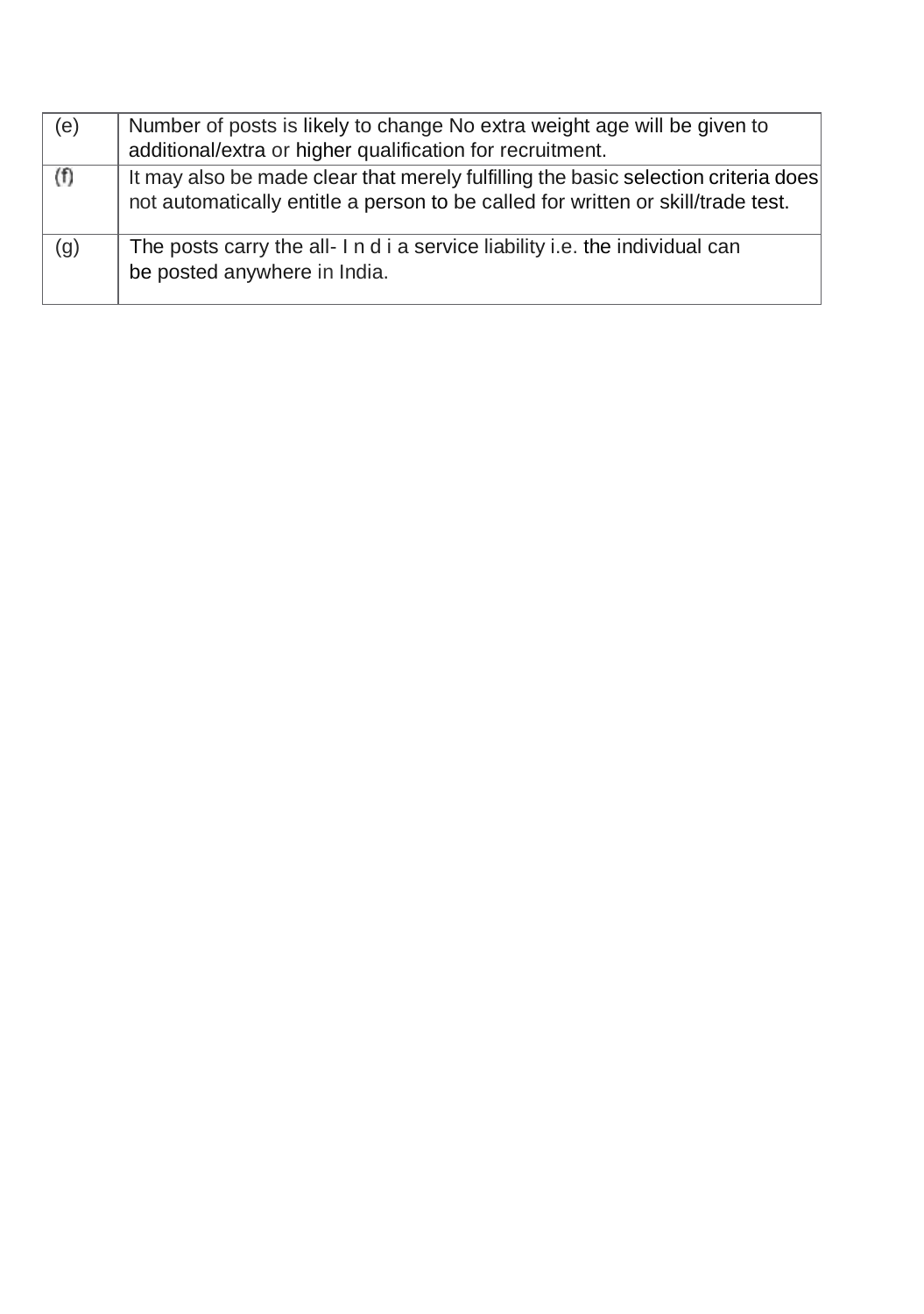## Important Instructions

All candidates must enclose self-addressed Envelope and fee in the form of Postal Order of Rs.100/- in favour **of °Reqimenta1 Fund Account.** MH Chennai and two recent passport size photos in addition to affixing in the application. Fee will be exempted as per Government of India provision. The postal Order should be issued on or after the date of publication of advertisement. The application fee is non-refundable. However, Sponsor candidates by the local Employment Exchanges, the ZSWO Office, Army Welfare placement Org or any other Government of India Agency etc have to pay the fee.

Copy of all educational certificates, caste certificate, Copy of PPO & discharge book in case of Ex-servicemen will be attached after self-attestation. For the purpose of Indian Nationality any one of the following document must should also be enclosed with application.

- (i) Birth Certificate
- (ii) Domestic Certificate
- (iii) Nationality Certificate
- (iv) Indian Passport
- (v) Permanent Residence certificate

If the number of applications received in response to the advertisement is large and it will not be convenient or possible to arrange examination for all the candidates. The Unit, reserves the right to restrict the number of candidates to reasonable limit on the basis of either percentage of marks obtained in the prescribed in advertisement or experience.

The Candidates must clearly superscribe 'Application for the post of .............on the top of the Envelope and category in Capital letter. The reserved category candidate should also write their category on the lefthand corner of the envelope.

Every applicant must apply separate for each post.

Incomplete or unsigned application and without Left/Right thumb Impression or application not accompanied by self-attested copies of certificate or application received at unit after the last date of receipt of application or without additional photographs duly self-attested will be summarily rejected and No correspondence in this regard will be entertained.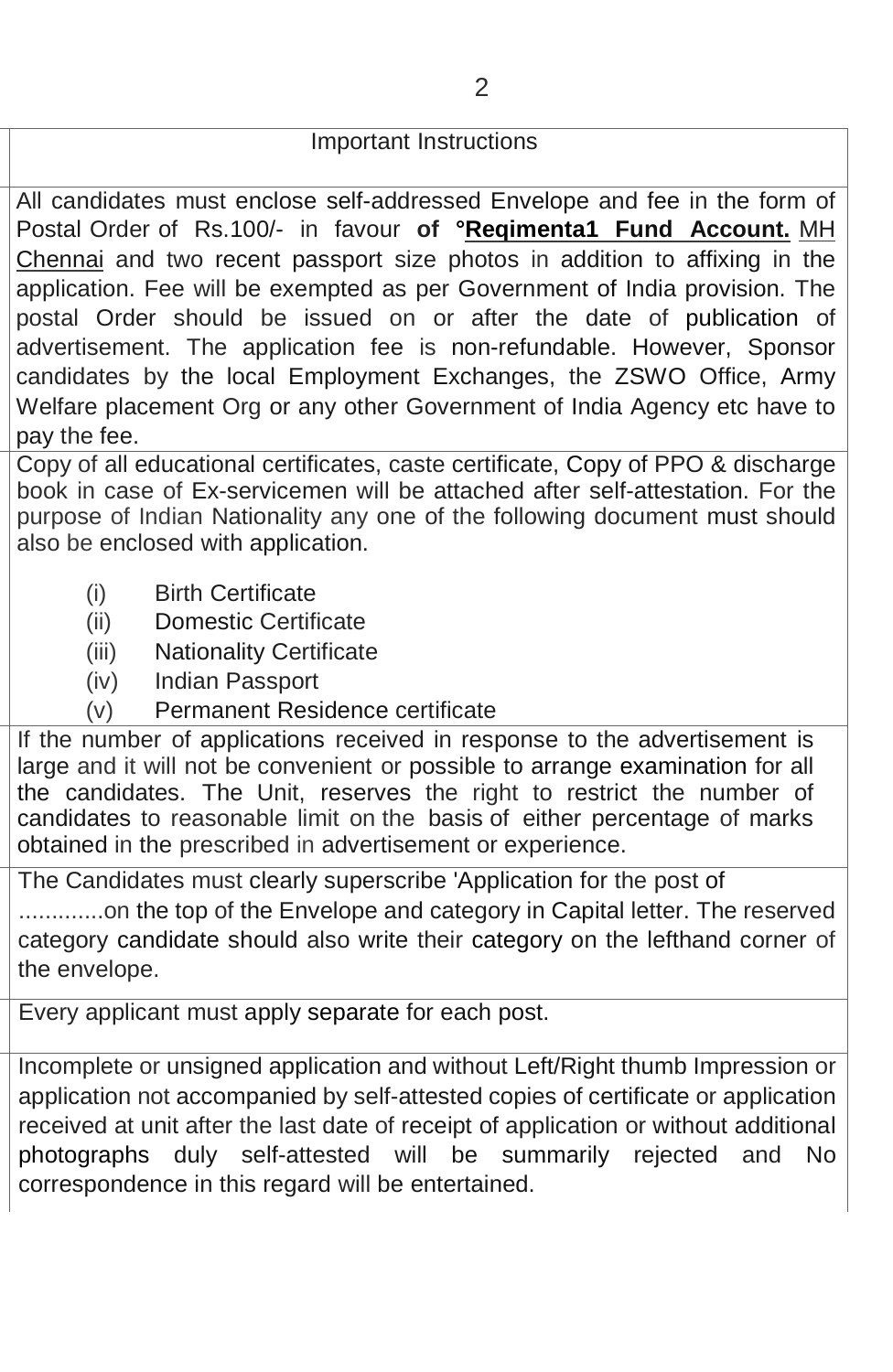The application can be filled by the candidates either in English/Hindi.

No boarding or lodging/expenses on travelling for any post will be provided. Candidates must make their own arrangements.

Application will be accepted only through Registered Post or speed post. The application should be addressed to "The Commandant, Military Hospital, Defence Colony Road. Chennai, Tamil Nadu, Pin: 600032".

| Sr No | Important Instructions                                                                                                                                                                 |
|-------|----------------------------------------------------------------------------------------------------------------------------------------------------------------------------------------|
| (r)   | Usage of unfair means during the exam will be considered-as misconduct<br>and will lead to disqualification of the candidature. There may be negative<br>marking in the written exams. |

- 5. Rejection: The following acts/omission would render a candidate/application disqualified.
	- (a) Furnishing of false inaccurate or tampered information
	- (b) Improper filling of application
	- (c) Any other reason as observed by the Board of Officer
	- (d) Obtaining supports for his/her candidature through unfair means
- 6. The crucial date for determining the age limit will be the closing date for receipt of application from the candidate be 45 days from the date of publication and extra 07days (i.e. 52 days from the date of publication) for candidate in Assam, Meghalaya, Arunachal Pradesh, Mizoram, Nagaland, Tripura Sikkim, Ladak sub-division of Jammu and Kashmir State, Lahaul and Spiti District of Pangi Sub-division of Himachal Pradesh Andaman and Nicobar Islands and Lakshadweep from the area of publication of the advertisement in Employment News.
- 7. Unit will not be responsible for any injury which may occur during the written/physical/Trade test.
- 8. Some unscrupulous elements may approach you with the as9urance of procuring appointment for you through illegal gratification. You must not fall prey to such false assurance or exploitation and must not entertain or encourage such elements in any way it is emphasized and reassured that selection test will be done on merit only in a transparent manner.
- 9. Examination Paper and their distribution: -

| Paper | Subject | No of     | <b>Marks</b> | Duration of               |
|-------|---------|-----------|--------------|---------------------------|
|       |         | questions |              | ⊩Examination <sup>-</sup> |